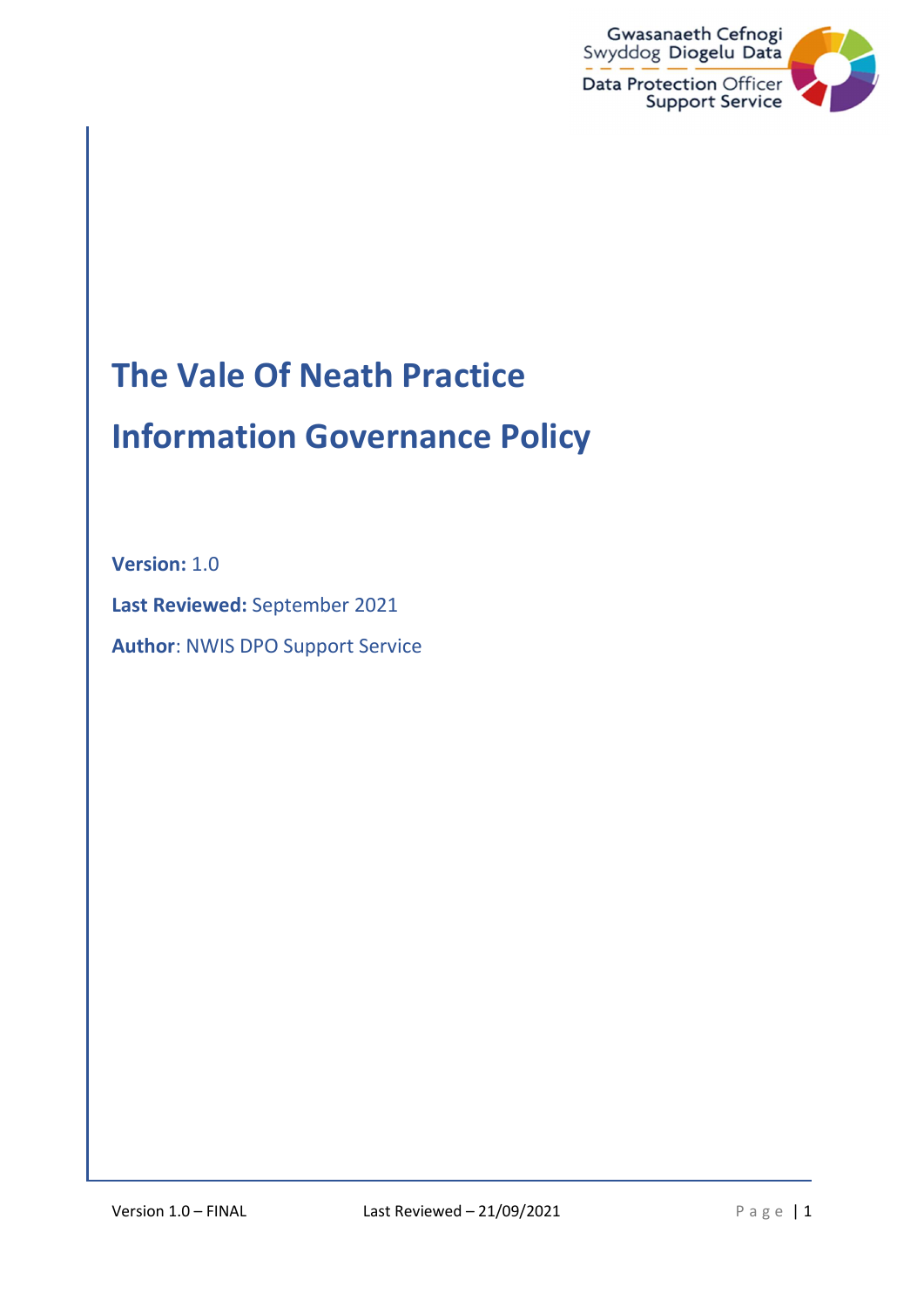

## **Table of Contents**

| 7.3.1 Confidentiality: code of Practice for Health and Social Care in Wales |  |
|-----------------------------------------------------------------------------|--|
|                                                                             |  |
|                                                                             |  |
|                                                                             |  |
|                                                                             |  |
|                                                                             |  |
|                                                                             |  |
|                                                                             |  |
|                                                                             |  |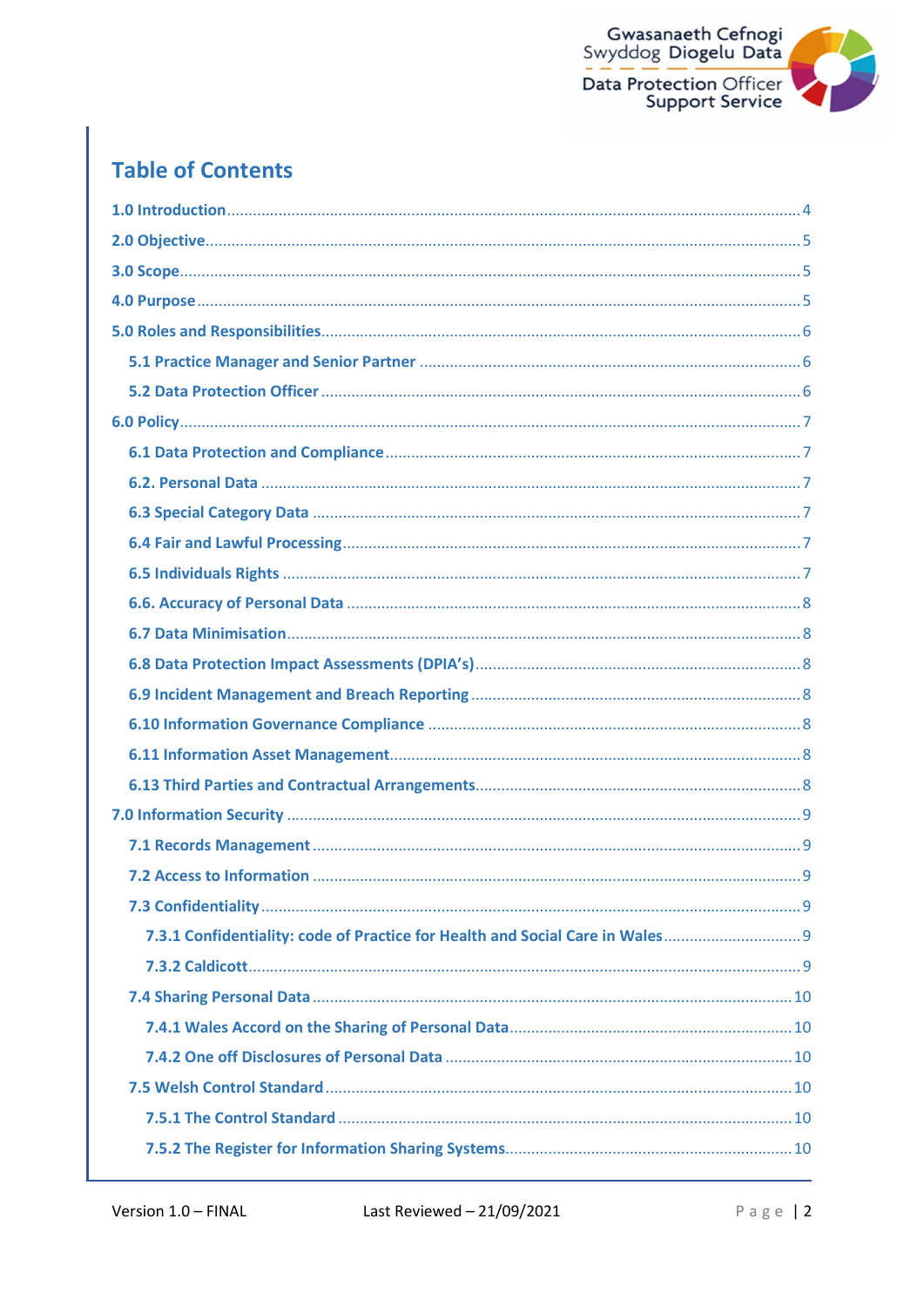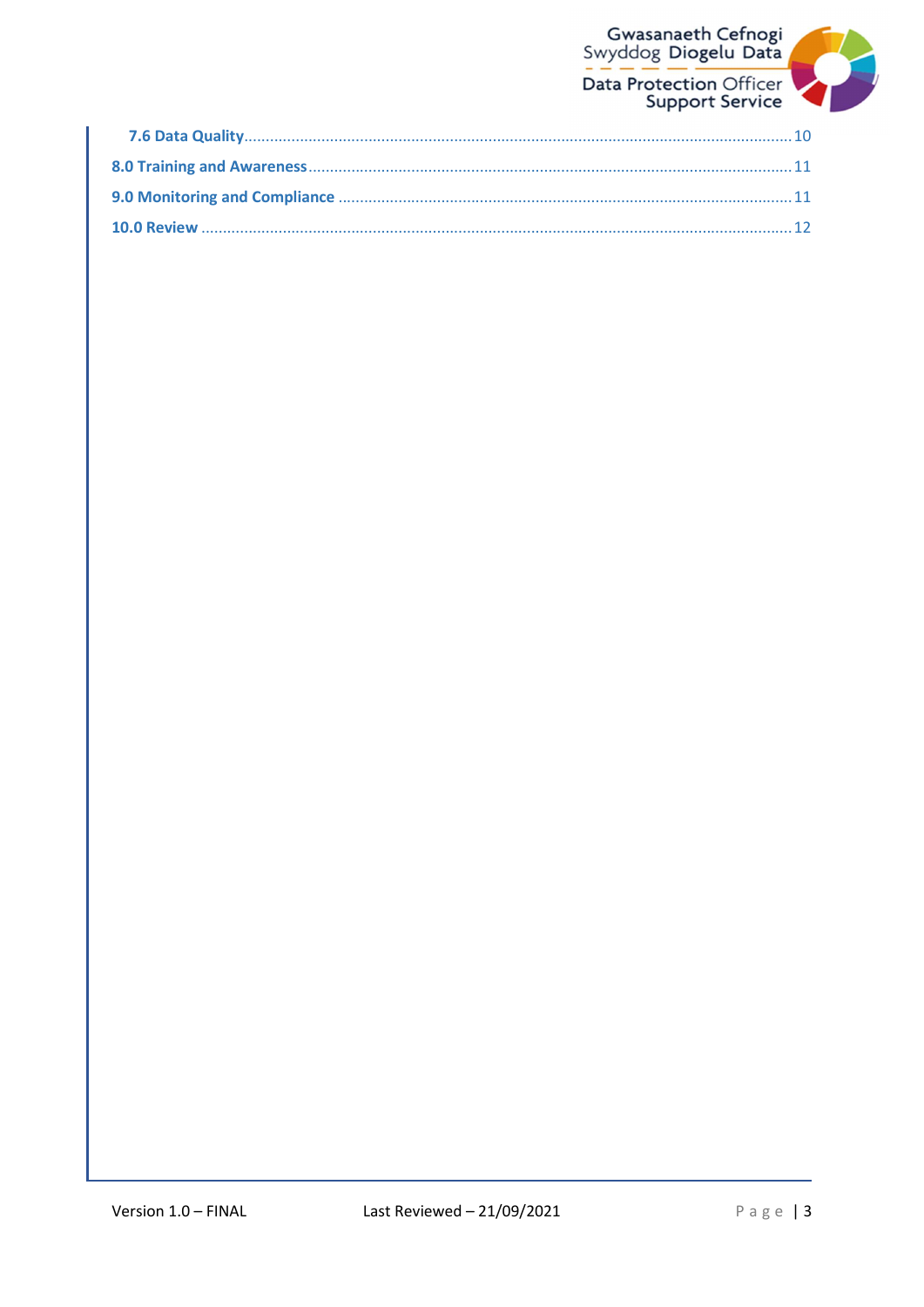

## 1.0 Introduction

This Policy has been developed in line with the All Wales Information Governance Policy to be adopted by The Vale Of Neath Practice with assistance from the Data Protection Officer Support Service.

The aim of this policy is to provide all employees of the Practice with a framework to ensure all personal data is acquired, stored, processed and transferred in accordance with the law and associated standards. These include Data Protection Act 2018, General Data Protection Regulation 2016 (GDPR), the common law duty of confidence, NHS standards such as the Caldicott Principles, and associated guidance issued by the Welsh Government, the Information Commissioner's Office, and other professional bodies.

It is known that Information is a vital asset, both in terms of the clinical management of individual patients, ongoing management of corporate records and the efficient management of services and resources of the Practice. It is therefore paramount to ensure that information is efficiently managed, and that appropriate policies, procedures and management accountability, provide a robust governance framework for information management.

Information Governance is a framework for handling personal information in a confidential and secure manner to appropriate ethical and quality standards. It provides a consistent way for employees to deal with the many different information handling requirements including:

- Information Governance Management.
- Clinical Information assurance for Safe Patient Care.
- Confidentiality and Data Protection assurance.
- Corporate Information assurance.
- Information Security assurance
- Secondary use assurance.
- Respecting data subjects' rights regarding the processing of their personal data.

The arrangements set out in this document and other related policies and procedures are intended to achieve this demonstrable compliance.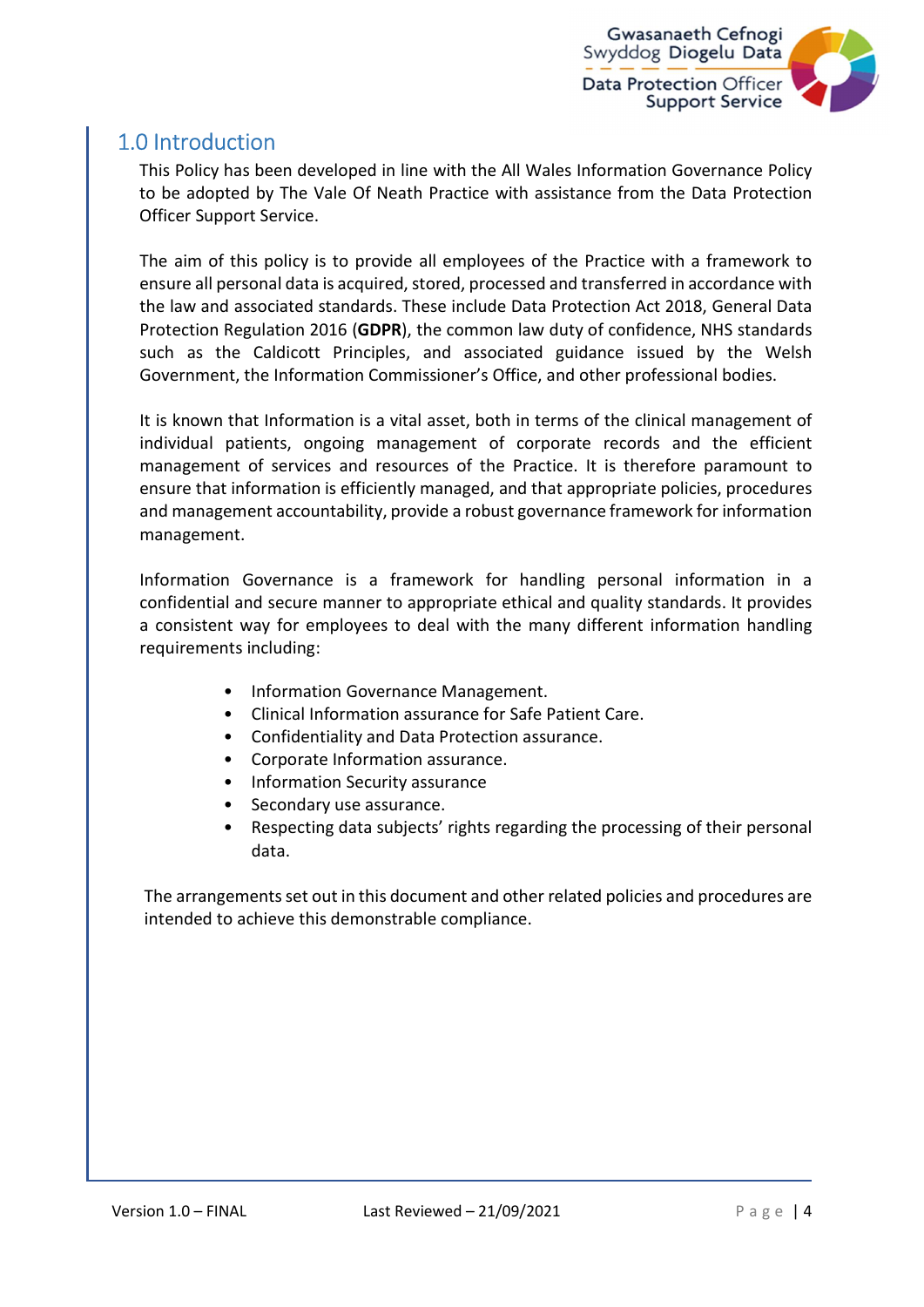

## 2.0 Objective

The Practice recognises the need for an appropriate balance between openness and confidentiality in the management and use of personal information, and fully supports the principles of corporate governance and recognises its public accountability, but equally places importance on the confidentiality of, and the security arrangements to safeguard, both personal information about patients, staff and commercially sensitive information. The Practice also recognises the need to share patient information with other health organisations in a controlled manner consistent with the interests of the patient and, in some circumstances, the public interest, all within compliance with the Data Protection Act 2018 and the General Data Protection Regulation 2016.

### 3.0 Scope

This policy applies to all staff and includes any person who forms part of the workforce including but not limited to, permanent and temporary staff, students, trainees, volunteers, agency workers, contracted third parties and any other person(s) that regularly undertake duties on behalf of the Practice.

All duties are defined as any action that involve the review, handling, management and or processing of any personal information for and on behalf of the practice. This covers all processing by individuals for business functions, including information systems, networks and physical environment.

#### 4.0 Purpose

The purpose of this policy is to inform all members of the workforce (permanent or otherwise) of their Information Governance responsibilities including the management arrangements that may be in place to demonstrate compliance with national standards, the General Data Protection Regulation 2016 and the Data Protection Act 2018.

This policy supports staff to demonstrate that personal information is:

- Held securely and confidentially
- Processed fairly and legally
- Obtained for specific purpose(s)
- Recorded accurately and kept up to date
- Used only when necessary and ethically, and
- Lawfully disclosed and shared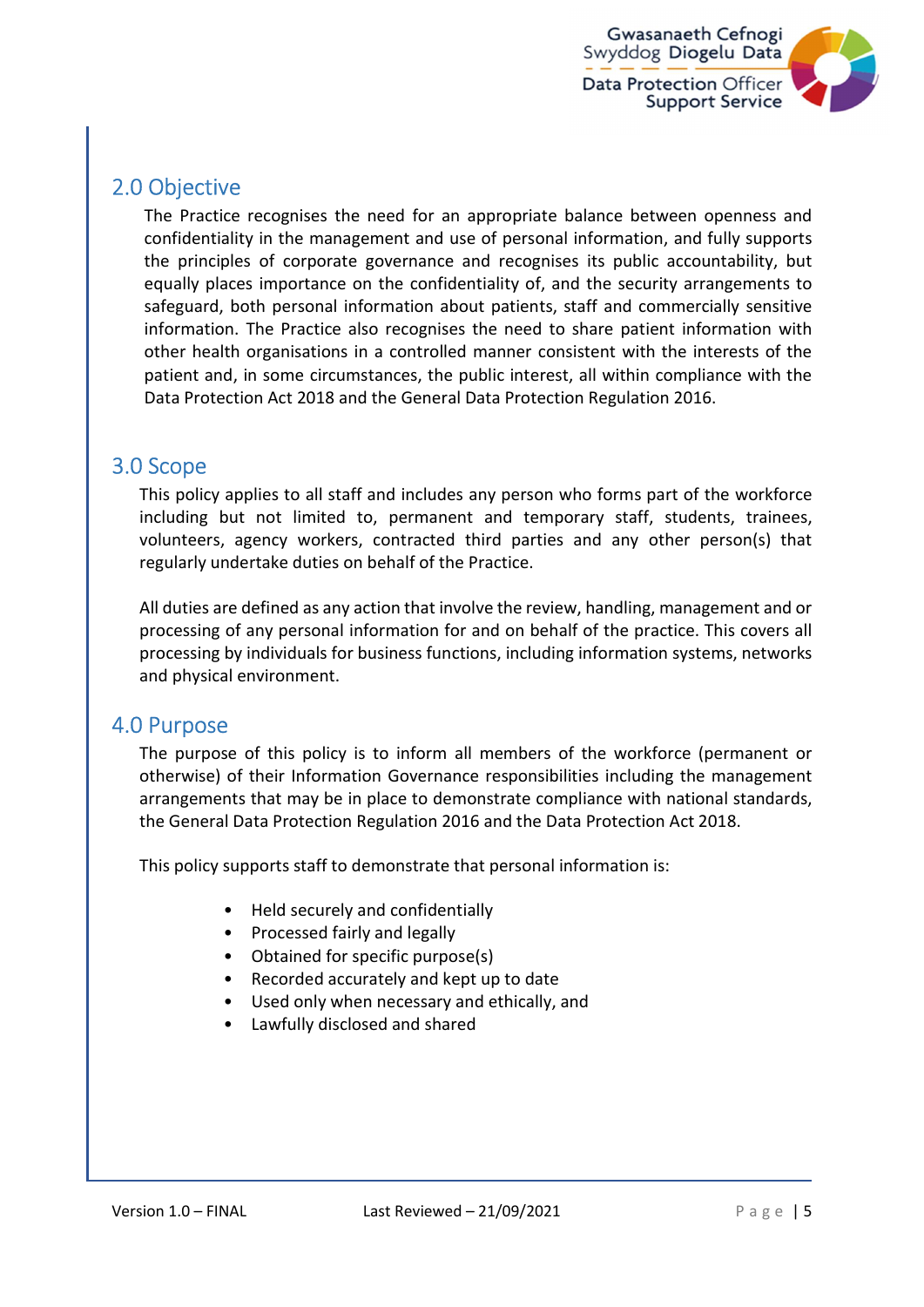

To minimise risks of any threats and to protect information assets, these being internal or external, deliberate or accidental, the Practice will ensure:

- Measures will be in place to protect information from unauthorised access
- Confidentiality of information is priority and assured
- Integrity of information will be maintained
- All regulatory and legislative requirements will be met
- All data will be maintained and supported by the highest quality data
- Business continuity plans will be maintained, tested and adhered to
- Information Governance training will be provided to all staff, and
- All Information Governance breaches and near misses will be investigated, and relevant breaches will be reported to the Data Protection Officer and Information Commissioner's Office

## 5.0 Roles and Responsibilities

#### 5.1 Practice Manager and Senior Partner

The Practice Manager/Senior Partner is responsible for ensuring the highest level of commitment to the policy and the availability of resources to support its implementation. Specific responsibilities will be delegated to the Data Protection Officer who are the contracted service provided by the DPO Support Service, provided by the NHS Wales Informatics Service.

The Practice Manager/Senior Partner is responsible for the implementation of this policy throughout the Practice. In addition, they must ensure that all staff are aware of this policy, understand their responsibilities in complying with the policy requirements and are up to date with mandatory information governance training.

The workforce must familiarise themselves with the policy content and ensure the policy requirements are implemented and followed within their own work area. Mandatory information governance training must be undertaken at least every two years. Breaches of the policy must be reported in line with the Practice reporting and escalation processes and dealt with in line with the Practices' disciplinary process where appropriate.

#### 5.2 Data Protection Officer

The Data Protection Officer (DPO) is provided through the Data Protection Support Service contracted through NHS Wales Informatics Services (NWIS). They're role is to act as the Practices trusted advisor, to 'inform and advise' and not 'to do' or 'decide' on behalf of the practice. The service also provides an open access forum for Practices to actively seek IG advice. The DPO Support Service will assist the Practice to operate within the law by advising and helping to monitor and demonstrate compliance. They play a key role in the practice's data protection governance structure and help to improve and facilitate 'accountability' to comply with General Data Protection Regulation.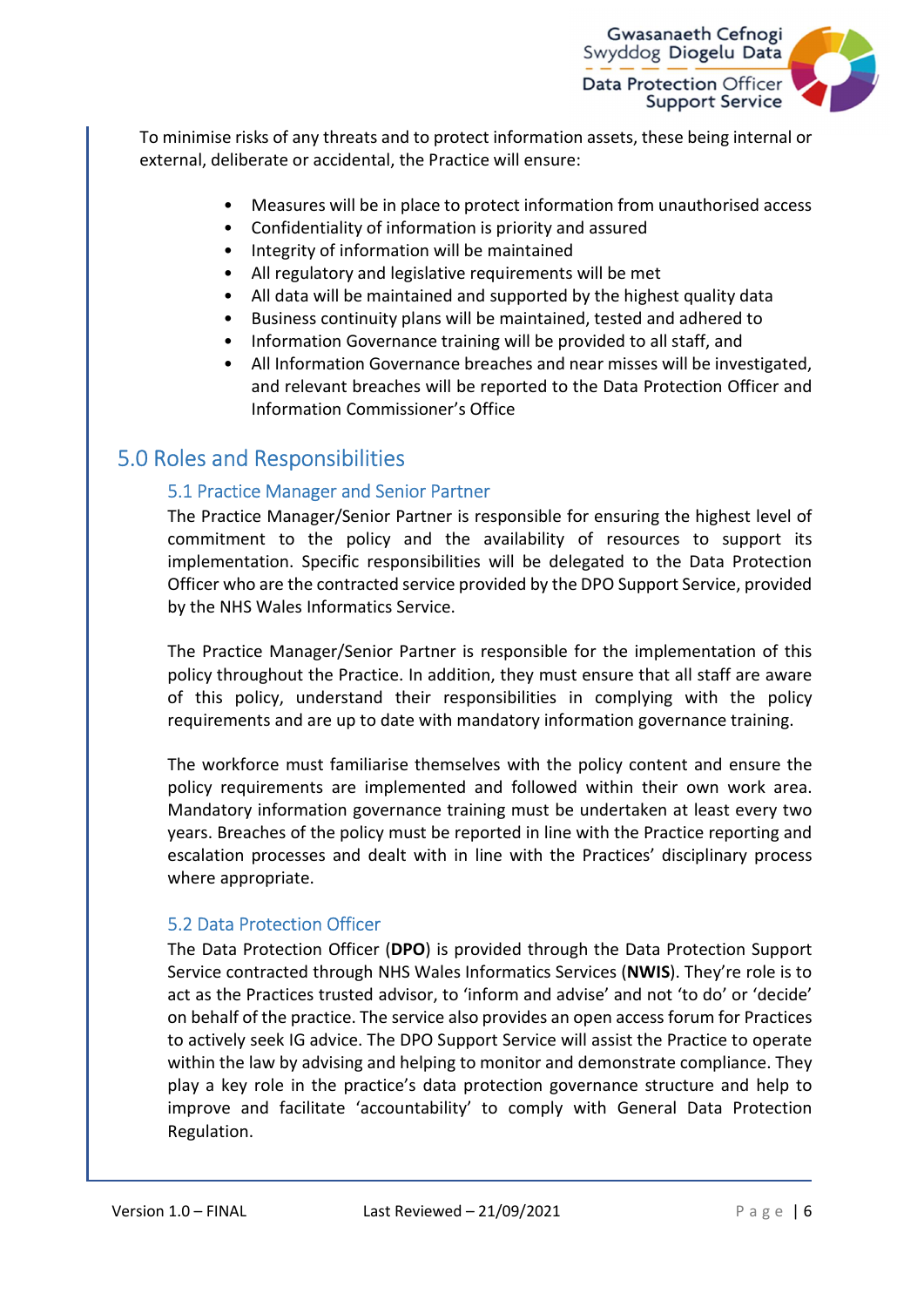

## 6.0 Policy

#### 6.1 Data Protection and Compliance

Data protection legislation is about the rights and freedoms of living individuals and in particular their right to privacy in respect of their personal data. The Data Protection Act 2018 (DPA) and the General Data Protection Regulation 2016 (GDPR) stipulate that those who record and use any personal data must be open, clear and transparent about why personal data is being collected and how the personal data is going to be used, stored and shared.

Whilst the emphasis on this policy is on the protection of personal data, the Practice will also own business sensitive data and provision for the security of this data will also be governed by this policy as appropriate.

#### 6.2. Personal Data

For the purpose of this policy, the use of the term 'personal data' relates to any information that can identify or assist in the identification of any living person(s).

Examples of key identifiable personal data include, but are not limited to; name, address, postcode, date of birth, NHS number, National Insurance number, images, video and audio recordings, IP addresses and e-mail addresses.

#### 6.3 Special Category Data

Special category data is defined by data protection legislation as any data concerning an individual's racial or ethnic origin, political opinion, religious or philosophical belief, trade union membership, health, sex life, sexual orientation, genetic and biometric data where processed to uniquely identify an individual.

#### 6.4 Fair and Lawful Processing

Under data protection legislation, personal data, including special category data, must be processed fairly and lawfully. Processing broadly means; collecting, using, disclosing, sharing, retaining or disposing of personal data or information.

In order for processing to be fair, the Practice will be open and transparent about the way it processes personal data by informing individuals using a variety of methods. In order to provide assurance the Practice will identify and record the lawful basis for the information it processes in all privacy notices and in a Register of Processing Activities (ROPA).

#### 6.5 Individuals Rights

Under data protection legislation, Individuals have several rights with regards to the processing of their personal data. The Practice will ensure that appropriate arrangements are in place to manage these rights.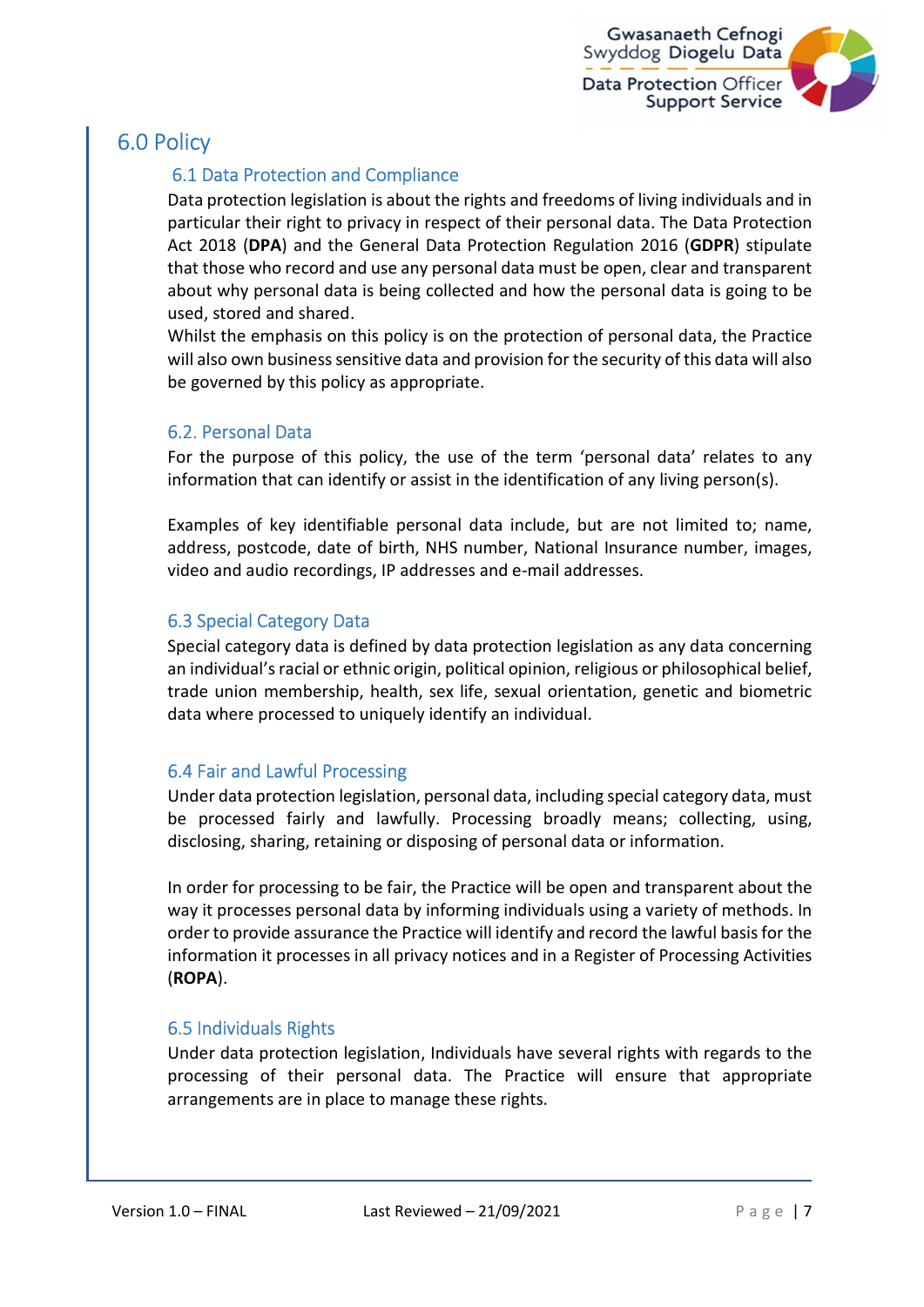

#### 6.6. Accuracy of Personal Data

The Practice will ensure that arrangements are in place to ensure that any personal data held by the Practice is accurate and up to date.

#### 6.7 Data Minimisation

The Practice will use the minimum amount of identifiable information required when processing personal data and where appropriate, will ensure that personal data is anonymised or pseudonymised.

#### 6.8 Data Protection Impact Assessments (DPIA's)

When developing any new projects or agreeing flows of information, the practice will consider information governance practices from the outset to ensure that personal data is protected at all times. This also provides assurance that the practice is working to the necessary standards and are complying with data protection legislation. In order to identify information risks, the practice will complete a Data Protection Impact Assessment.

#### 6.9 Incident Management and Breach Reporting

The Practice will have arrangements in place to; identify, report, manage and resolve any data breaches within specified legal timescales. Any incidents that occur will be learnt from to continually improve procedures and services that the Practice provides. Incidents must be reported as soon as they are found following the practices policy.

#### 6.10 Information Governance Compliance

The Practice will have the necessary arrangements in place to monitor information governance compliance. Any risks identified must be managed in line with the Practices risk management policy.

#### 6.11 Information Asset Management

Information assets will be catalogued and managed by the Practice through the use of an Information Asset Register which will be regularly reviewed and kept up to date.

#### 6.13 Third Parties and Contractual Arrangements

Where the Practice engages any third party who processes personal data on its behalf, any processing will be subject to a legally binding contract or Data Processing Agreement. This will meet the requirements of data protection legislation. Where the third party is the supplier of services, appropriate and approved codes of conduct or certification schemes will be considered to help demonstrate that the practice has chosen a suitable processer.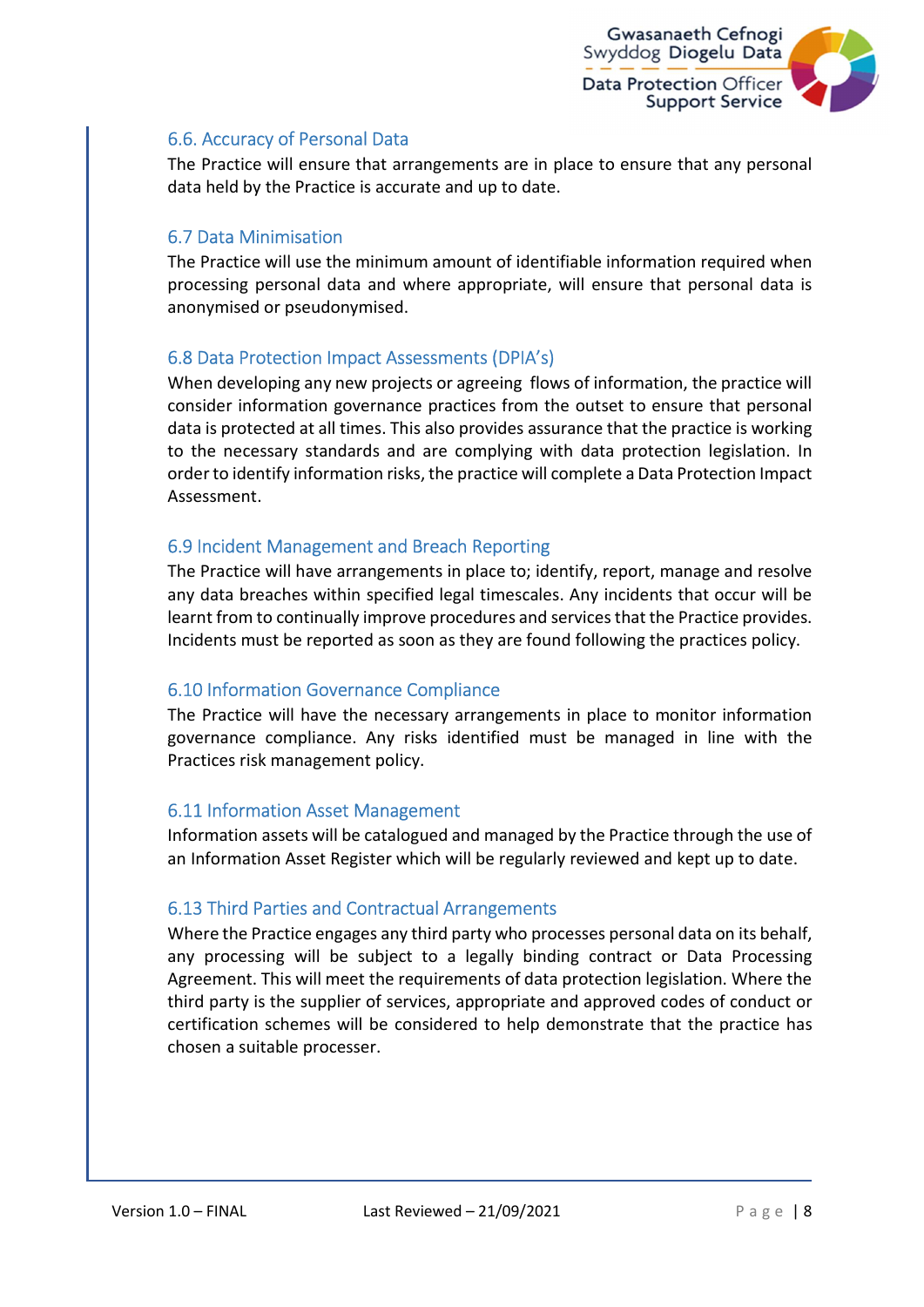

## 7.0 Information Security

The Practice will maintain the appropriate confidentiality, integrity and availability of its information, and information services, and manage the risks from internal and external threats.

#### 7.1 Records Management

The Practice will have a systematic and planned approach to the management of records from their creation to their disposal. This will ensure that the practice can control the quality and quantity of the information that it generates, can maintain that information in an effective manner, and can dispose of information appropriately when its retention periods have expired.

#### 7.2 Access to Information

The Practice may be required by law to disclose information. This would include complying with Freedom of Information Act requests and Subject Access Requests. The practice will ensure processes are in place for the disclosure of information under these circumstances. Where required, advice will be sought from the practices Data Protection Officer by contacting the DPO Support Service at NWISGMPDPO@wales.nhs.uk.

#### 7.3 Confidentiality

 7.3.1 Confidentiality: code of Practice for Health and Social Care in Wales Confidentiality: Code of Practice for Health and Social Care.pdf

The Practice has adopted the Confidentiality: Code of Practice for Health and Social Care in Wales. All staff have an obligation of confidentiality regardless of their role and are required to respect the personal data and privacy of others.

Staff must not access information about any individuals who they are not providing care, treatment or administration services to in a professional capacity. Rights to access information are provided for staff to undertake their professional role and are for work related purposes only.

Appropriate information will be shared securely with other NHS and partner organisations in the interests of direct patient care and service management.

#### 7.3.2 Caldicott

The Practice will uphold the Caldicott Principles in relation to patient information and appoint a Caldicott Guardian whose role is to safeguard the processing of patient information.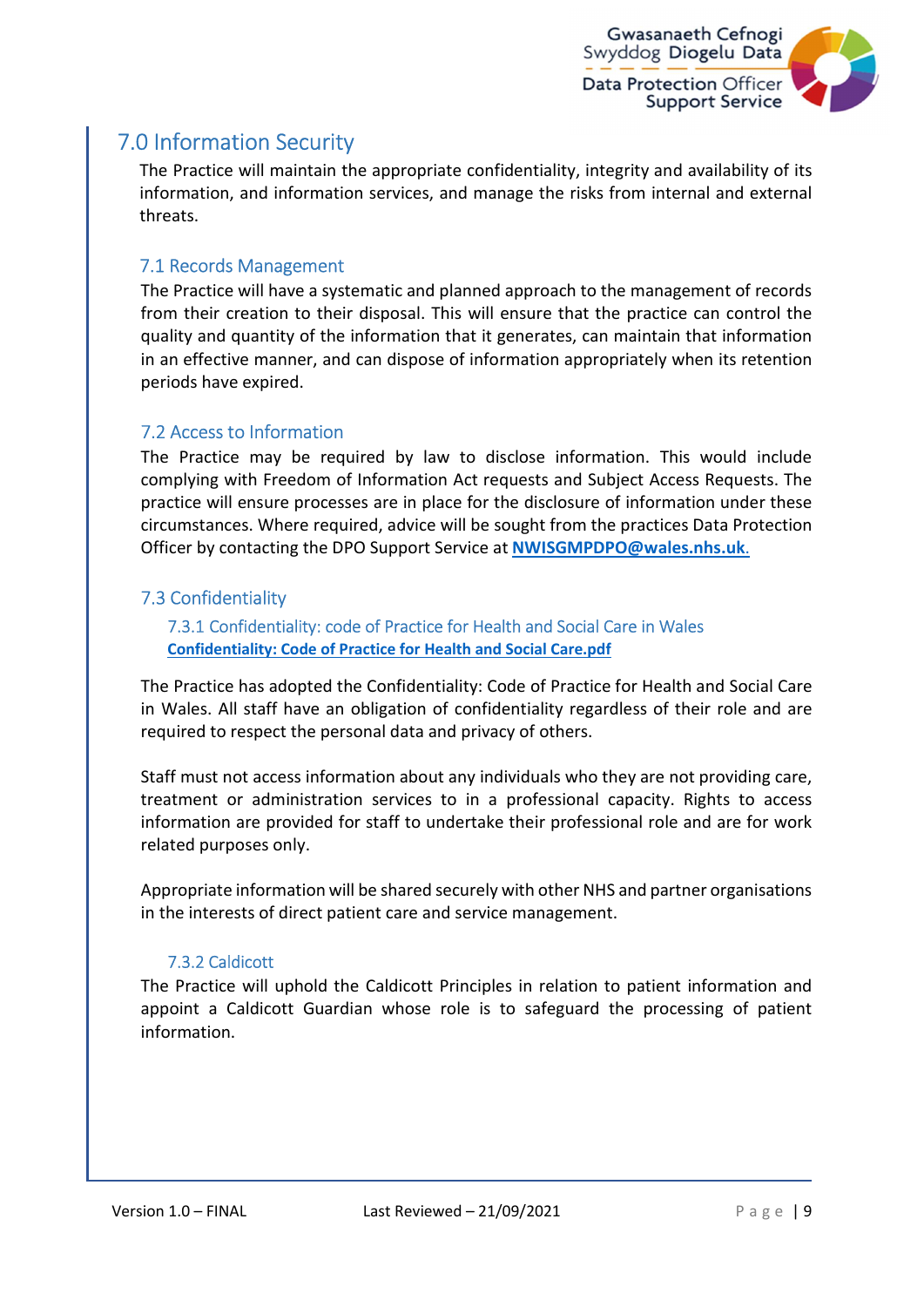

#### 7.4 Sharing Personal Data

#### 7.4.1 Wales Accord on the Sharing of Personal Data

The WASPI Framework provides good practice to assist the practice to share personal data effectively and lawfully. WASPI is utilised by organisations directly concerned with the health, education, safety, crime prevention and social wellbeing of people in Wales.

The Practice will use the WASPI Framework for any situation that requires the regular sharing of information for example where cluster working is necessary to deliver direct care.

#### 7.4.2 One off Disclosures of Personal Data

Personal data may need to be shared externally on a one-off basis, where an Information Sharing Protocol or equivalent sharing document does not exist. The Practice will ensure that sharing follows all the principles of good information governance and that local arrangements are made and followed to ensure suitable processes are in place.

#### 7.5 Welsh Control Standard

#### 7.5.1 The Control Standard

The Wales Control Standard for Electronic Health and Care Records describes the principles and common standards that apply to shared electronic health and care records in Wales. It provides the mechanism through which organisations commit to them. The Practice has committed to abide by the Control Standard. The Control Standard will be underpinned by local level policies and procedures to ensure electronic records are accessed and used appropriately.

#### 7.5.2 The Register for Information Sharing Systems

A register of core national systems is maintained by the NHS Wales Informatics Service and sets out how shared electronic health and care records are held. The Practice may include 'local' systems in their own local register. Cooperation must be maintained between organisations and the NHS Wales Informatics Service in order to ensure that the information is accurate and up to date.

#### 7.6 Data Quality

The Practice processes large amounts of data and information as part of their everyday business. For data and information to be of value they must be of a suitable standard.

Poor quality data and information can undermine the efforts to deliver its objectives and for this reason the Practice is committed to ensuring that the data and information it holds and processes is of the highest quality reasonably practicable under the circumstances. All staff have a duty to ensure that any information or data that they create or process is accurate, up to date and fit for purpose. The Practice will implement procedures where necessary to support staff in producing high quality data and information.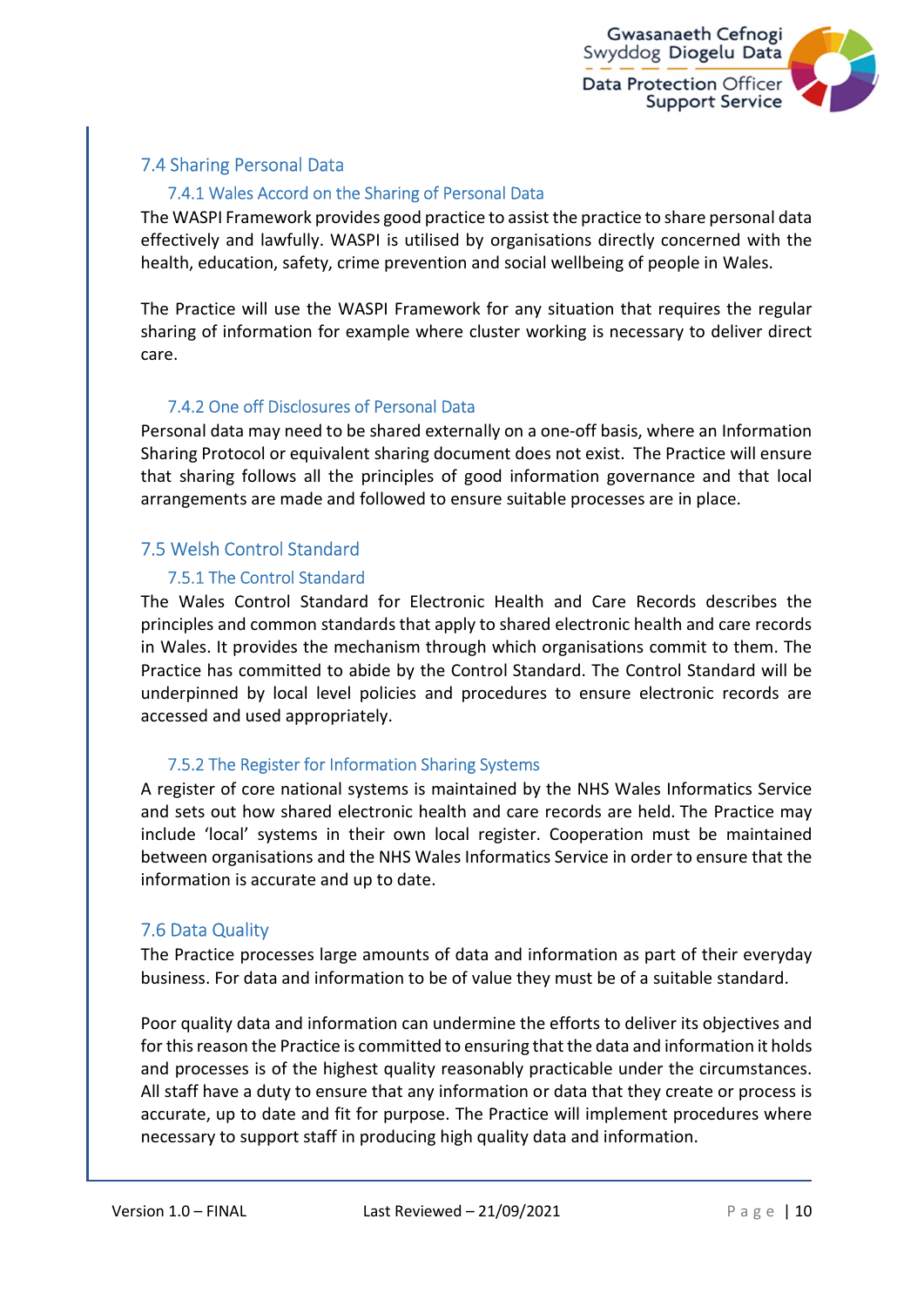

## 8.0 Training and Awareness

Information governance is everyone's responsibility. Training is mandatory for all Practice staff and must be completed at commencement of employment and at least every two years subsequently. Non-NHS employees must have appropriate information governance training in line with the requirements of their role.

Staff who need support in understanding the legal, professional and ethical obligations that apply to them should contact the appropriate practice information governance lead or the DPO Support Service.

## 9.0 Monitoring and Compliance

The Practice trusts its workforce; however it reserves the right to monitor work processes to ensure the effectiveness of the service. This will mean that any personal activities that the employee's practices in work may come under scrutiny. [Practice Name] respect the privacy of its employees and does not want to interfere in their personal lives but monitoring of work processes is a legitimate business interest.

Staff of the Practice should be reassured that the practice takes a considered approach to monitoring, however it reserves the right to adopt different monitoring patterns as required. Monitoring is normally conducted where it is suspected that there is a breach of either policy or legislation. Furthermore, on deciding whether such analysis is appropriate in any given circumstances, full consideration is given to the rights of the employee.

Managers are expected to speak to staff of their concerns should any minor issues arise. If breaches are detected an investigation may take place. Where this or another policy is found to have been breached, disciplinary procedures will be followed.

Concerns about possible fraud and or corruption should be reported to the counter fraud department.

In order for the Practice to achieve good information governance practice staff must be encouraged to recognise the importance of good governance and report any breaches to enable lessons learned. They must be provided with the necessary tools, support, knowledge and training to help them deliver their services in compliance with legislation. Ultimately a skilled workforce will have the confidence to challenge bad information governance practice, and understand how to use information legally in the right place and at the right time. This should minimise the risk of incidents occurring or recurring.